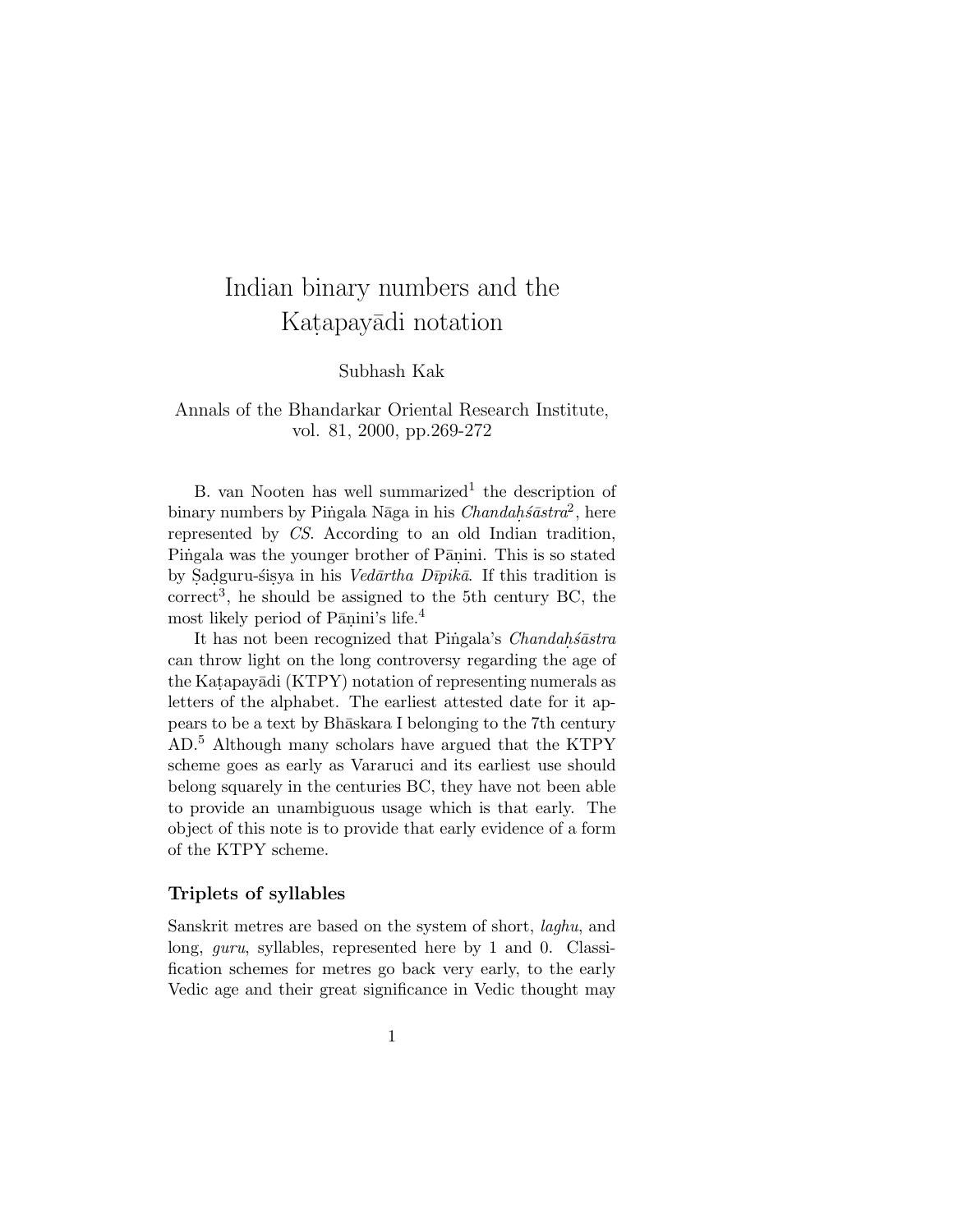be gleaned from the extensive, recurring discussion of them in the Satapatha Brāhmana (e.g.  $\overline{SB}$  8.6.2). Metres of different lengths are described. In CS two basic classificatory schemes for metres are presented. One of them is direct and it represents a regular binary number mapping; the other represents a metre in terms of groups of three syllables, which is really an octal representation of numbers. Aitareya Brāhmana 3.28 says that originally the tristubh, one of the most important of the metres, was 3-syllabic, and this cryptic remark may indicate the great antiquity of the octal representation.

Pingala gives the following representation for the versefeet  $(CS, \text{Adhyāya 1}):$ 

Table 1. The Pingala mapping

| m  | 000     |
|----|---------|
| у  | 100     |
| r  | $010\,$ |
| S  | 110     |
| t  | 001     |
| Ť  | 101     |
| bh | 011     |
| n  | 111     |

Strictly speaking, each of the letters should be written together with the vowel a, as in ma for 000. Note further, that the 8 sequences fall into two complementary subclasses when 0s and 1s are interchanged. Thus  $m$ ,  $y$ ,  $r$ ,  $s$  are in one group and  $t$ ,  $j$ ,  $bh$ ,  $n$  are in another.

The mapping of Table 1 represents a binary number coding of the 3-syllables excepting that the order of the bits is reversed from our modern representation, so the bit on the left is the least significant and the one on the right is the most significant. We also note, parenthetically, that rather than rank the sequences from 0 to  $2<sup>n</sup> - 1$ , they were ranked from 1 to  $2^n$ , but this was done by adding 1 to the computed numerical value for each sequence. But this process made it clear that Pingala understood perfectly the binary num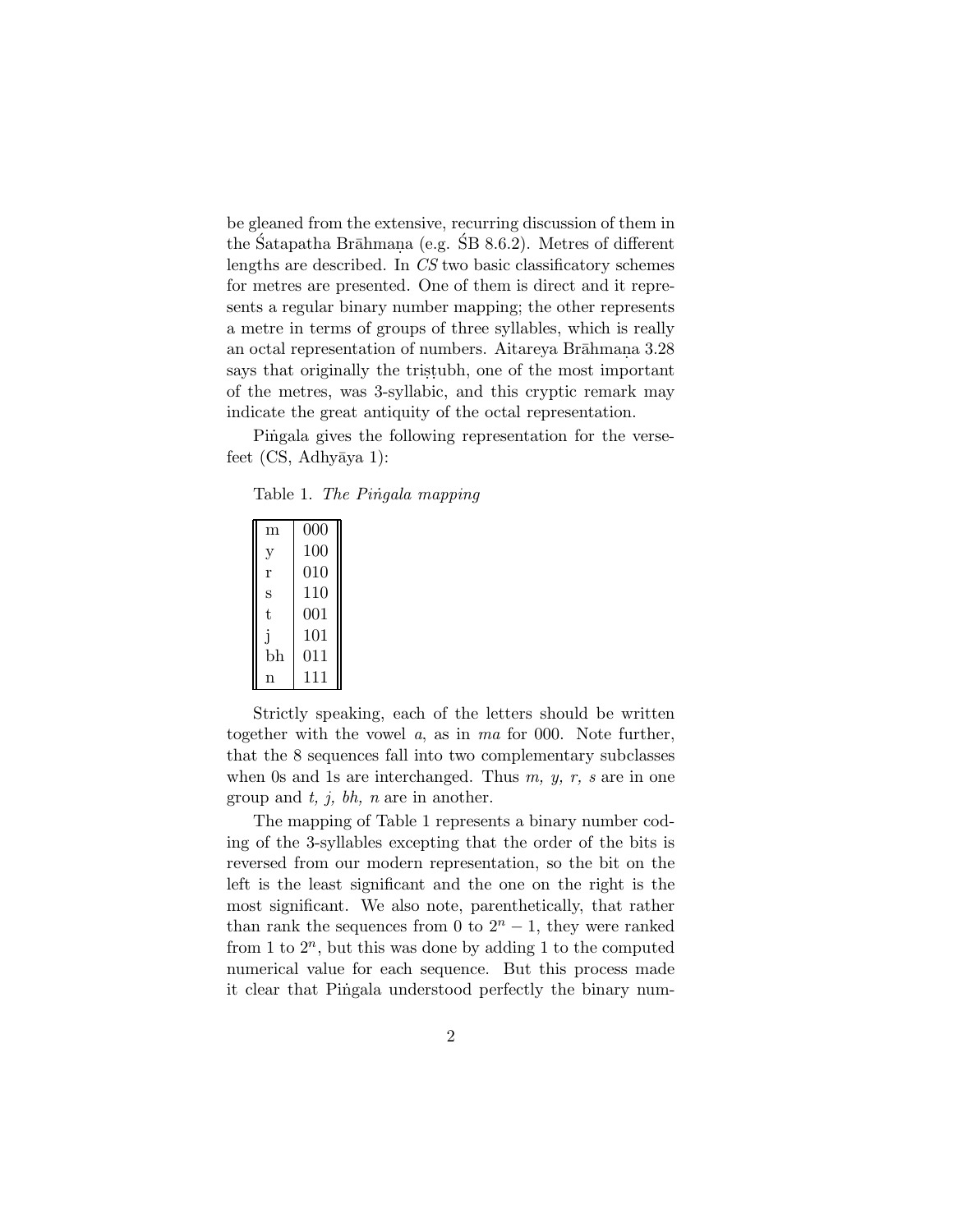ber system which maps the numbers from 0 on, as has been explained by van Nooten.

### **More on the KTPY scheme**

Now from Pingala to the KTPY mapping which is known in four basic variants. The most commonly used KTPY scheme is as shown below:

Table 2. The Katapayādi scheme  $(KTPY)$ 

|   |    |   |                  | $\sigma$  |                |             |   |    |  |
|---|----|---|------------------|-----------|----------------|-------------|---|----|--|
| k | kh |   | $g \mid gh \mid$ | $\dot{n}$ | c <sub>1</sub> | ch          |   | jh |  |
| ţ | th |   | $d \mid dh \mid$ | ņ         | t              | $_{\rm th}$ | d | dh |  |
| р | ph | b | bh               | m         |                |             |   |    |  |
|   |    |   |                  | S         | Ş              | S           |   |    |  |

Comparing the Pingala assignment of Table 1 with the standard KTPY scheme of Table 2, we see that there exists fundamental similarity in the two schemes, the differences being a switch between the  $p$ - and the  $\acute{s}$ - groups and that the numbers above 3 have been mapped rather irregularly.

Below we give our construction of the mapping behind the Pingala scheme which, in analogy with Katapayādi, may be called Katayaśādi and for compactness we will call it KTYS.

Table 3. The Katayas $\bar{a}d$ i scheme (KTYS)

|    |               |   |    | G                   | 6            |    |              |    |             |
|----|---------------|---|----|---------------------|--------------|----|--------------|----|-------------|
| k. | kh            | g | gh | $\dot{n}$           | $\mathbf{c}$ | ch | $\mathbf{J}$ | jh | $\tilde{n}$ |
| ţ  | $\mathrm{th}$ | d | dh | $\ddot{\mathbf{n}}$ | t            | th | $\mathbf d$  | dh | $\mathbf n$ |
|    |               |   |    |                     | р            | ph | $\mathbf b$  | bh | m           |
|    | r             |   |    |                     |              |    |              |    |             |
| ś  |               | S |    |                     |              |    |              |    |             |

The mapping of the numbers 0, 1, 2, 3 in Table 1 is according to this scheme. Since the basic mapping is in groups of 5, Pingala had to make adaptation to apply it to his 8 numbers. The complements of the first four sequences were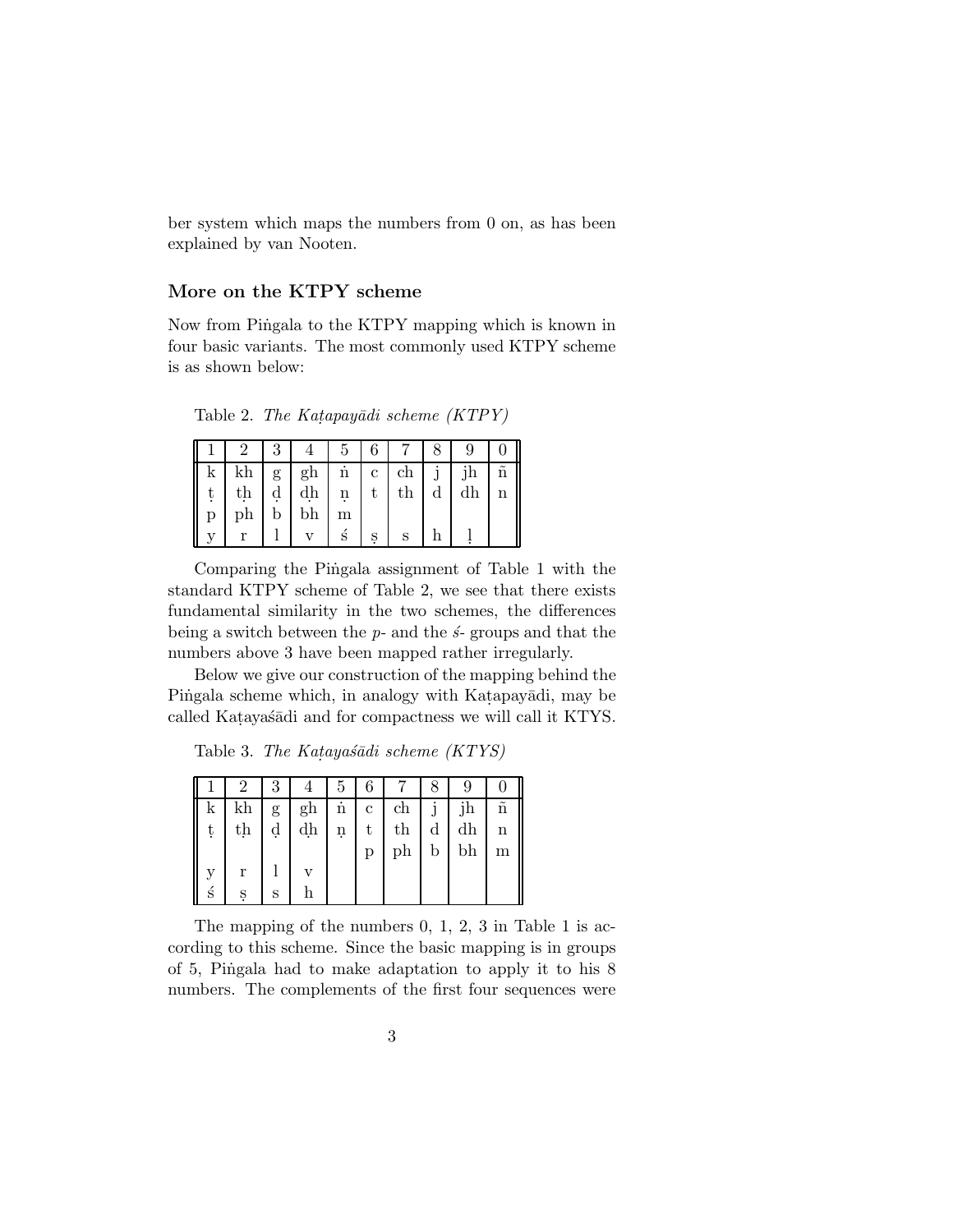mapped to 6, 8, 9, and 0; in other words, columns 4, 5 and 7 were left unused. Given that in such a mapping two columns had to be left unused, the only matter of significance is why column 0 was assigned to sequences 0 and 7 at the same time. It appears that was done to suggest that sequence 7, the largest number in the set, was akin to the largest number in the set.

It is possible that Pingala modified the standard KTPY mapping to the variant form of Table 3 because two letters, g and *l*, were already assigned to the *guru* and *laghu* syllables. Since  $q$  or l for 3 were unavailable, and not wishing to use the cerebral d. Pingala was obliged to develop a new mapping.

Note that the Table 3 is used with some symmetry where the 6 outer columns are used, along with one of the middle ones. If one were to consider the 5-groups Sanskrit alphabet, the assignment from the groups is in the frequency of 2, 1, 2, 1, 2: the first column supplying  $t$ ,  $y$ ; the second,  $r$ ; the third, j, s; the fourth, bh; and the fifth,  $m$ ,  $n$ . Maybe, this symmetry was another consideration that led to Table 1.

### **Concluding Remarks**

The systematic manner in which Pingala chose his mapping throws important light on the history of the Katapayadi mapping. It is almost certain that the variant KTYS existed around his time, as might have other variants, including KTPY, as well. This takes the history of the KTPY mapping more than a thousand years earlier than had been supposed.

## **Notes**

- 1. van Nooten, B., "Binary numbers in Indian antiquity", Journal of Indian Philosophy, 21, 31-50, 1993; reprinted in Rao, T.R.N. and Kak, S. (eds.), Computing Science in Ancient India. USL Press, Lafayette, 1998.
- 2. Weber, A. *Ueber die Metrik der Inder*. Ferd. Dümmler's Verlagsbuchhandlung, Berlin, 1863; this contains the